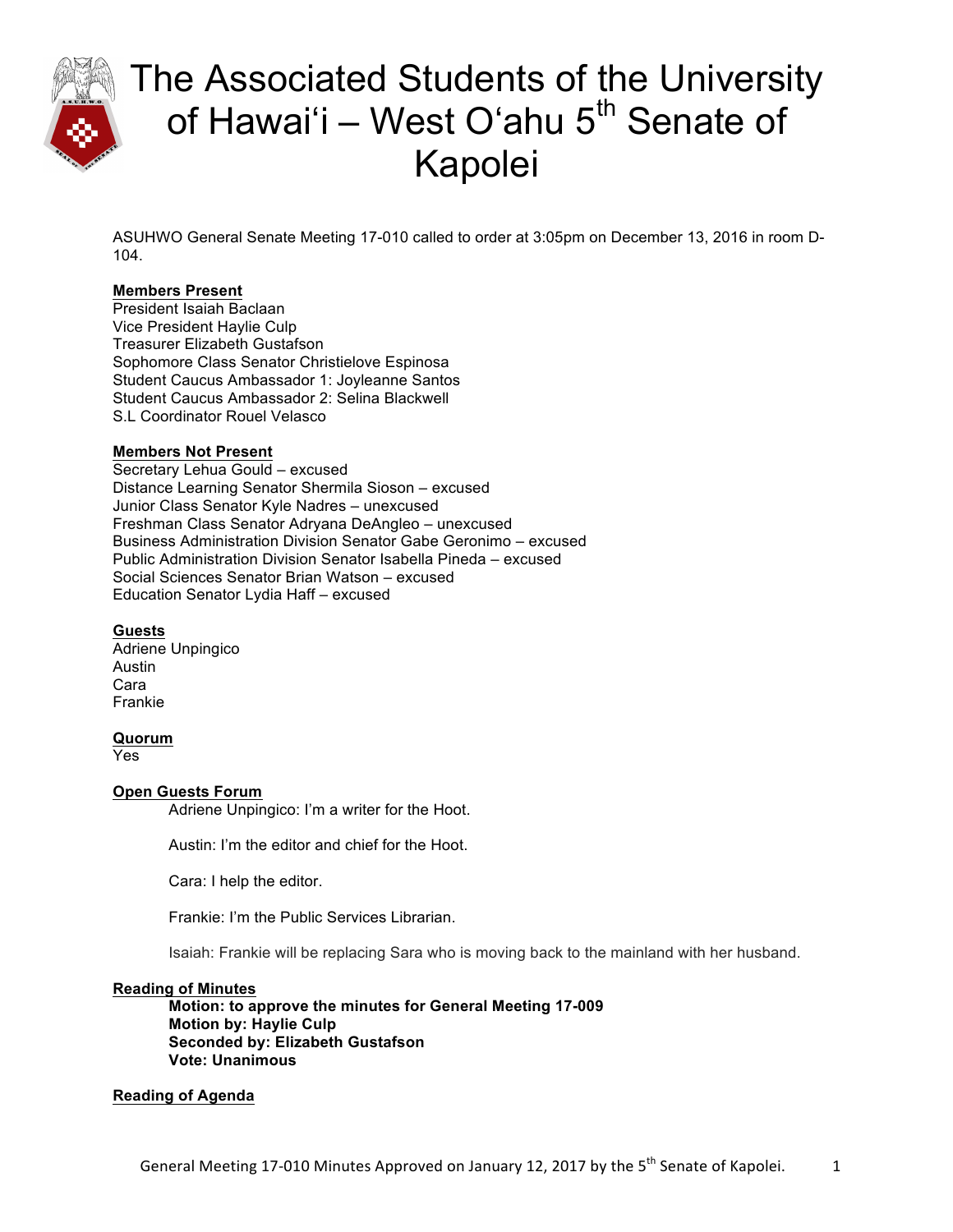

**Motion: to approve the agenda for General Meeting 17-010 Motion by: Elizabeth Gustafson Seconded by: Haylie Culp Vote: Unanimous**

### **Internal Reports**

### 1. President

I attended the Ground Breaking Ceremony for UH West Oʻahu's new Administration and Allied Health Building and spoke and I met with a lot of politicians and they spoke very highly of our organization. I also attended the Transportation Committee meeting of which I will report on later in the agenda.

### 2. Vice President

I've been working on creating a folder for all of the ASUHWO members so this semester we will be working on our Transition Committee and since we don't have a senior class senator, the responsibility falls on whoever wants to volunteer for his position and myself. So I am working on putting together folders in the Google Drive so we should all have access to the Google folder now for ASUHWO and in the folder each one of us has our own folder so the idea would be that you go in, you open it up, you put your contact information for your year in your position and then you'll also include all of the documents that you've been working on, that way, whoever comes into your position sees what you've already been working on, which will give them an idea of where to start. This ASUHWO folder has been shared with everyone. I've also completed the fall stipend evaluation and I will be following up on senator initiatives, office hours, and Town Hall Meetings. While some of our senators have turned in Town Hall Meeting notices, the majority has not. Therefore, we have very few senators who achieved above a 95% for their evaluations. Lastly, I've been going through our ASUHWO By Laws and trying to pinpoint areas that we will specifically try to work on. I will be working to get all of you a copy of these areas of improvement by our first meeting in January.

### 3. Secretary

Recently, I've updated the Senate tab on our ASUHWO website which now displays everyone's pictures except Gabe, Shermila, and Selina, so I will need to find photos to use of them. Due to a crazy finals week, I have not yet uploaded an initiatives tab for our senators so I apologize. But I will be home on Wednesday and I will make sure to do so ASAP.

### 4. Treasurer

I tried to meet with Kevin Ishida however; he needed to cancel our meeting. Therefore, I have not had a monthly meeting with Kevin for December however; we have rescheduled our meeting for January. Also, I have prepped all of the paperwork to print the senate stipends; they are just waiting to be finalized after we vote today.

### 5. Advisors

a. Student Life Coordinator

Welcome Week will be the first week of school, January 9th, therefore, we are inviting all campus groups to come out and get involved in welcoming students back to school for the Spring Semester. Club Rush will be taking place the second week of school, shooting for Wednesday and Thursday.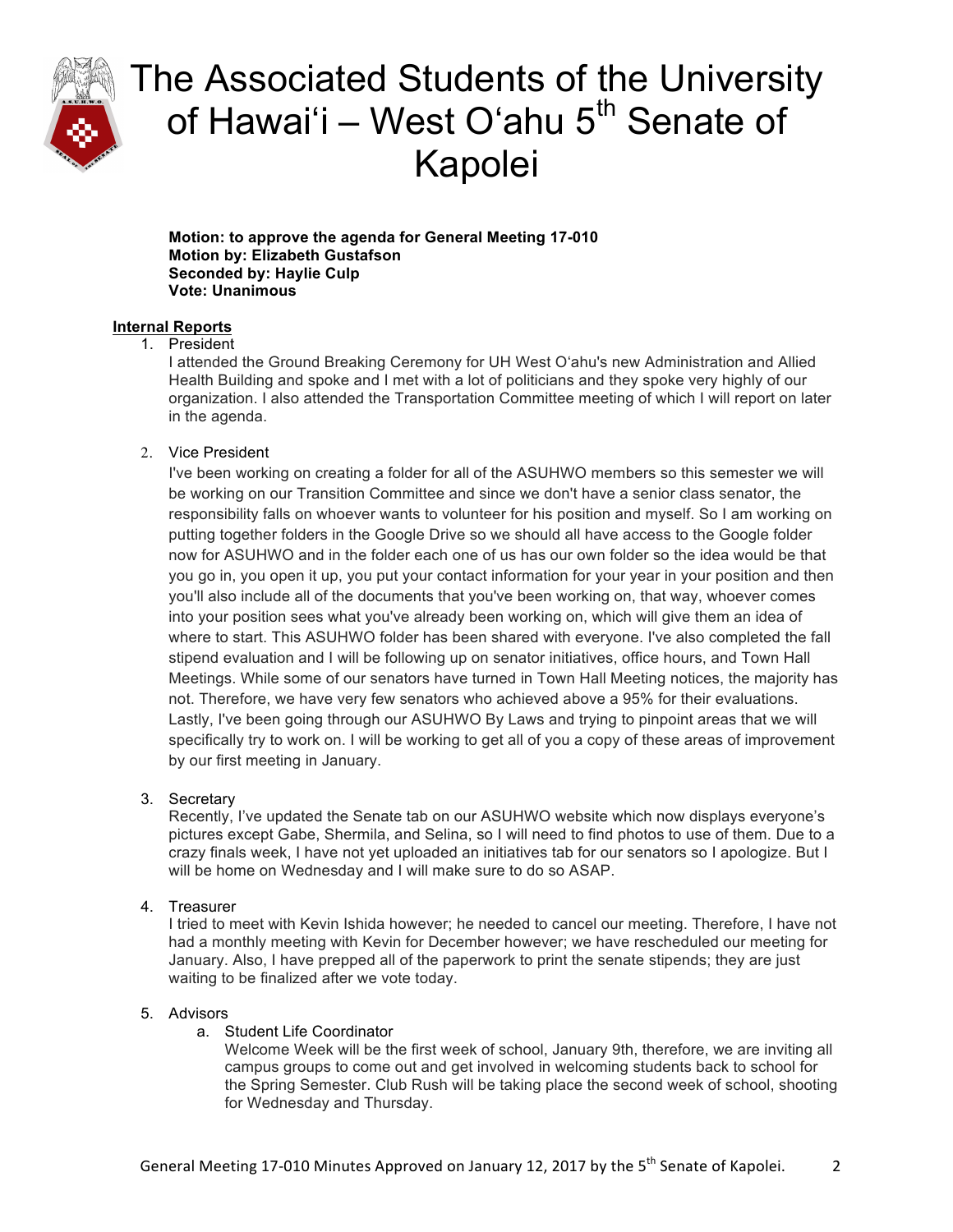

### 6. Standing Committee Reports

a. Budget and Finance No new reports as we have not had a meeting. We are looking to meet our second week back to school.

### b. Activities

The E Ola Pono Fair will be held next semester to promote health and wellness. I will forward the senate the email and if we are interested in participating in this event it will needed to be voted upon as a senate.

### c. Legislative

We are still working on the By Laws and my goal is to send out a document regarding the areas of the By Laws that we are interested in either changing or improving. Also, we did receive a resolution from Shermila, our Distance Learning Senator, asking us to take a position on something so hopefully we will be able to discuss this in our next meeting.

### 7. Senators Report

### a. Distance Learning Division Senator

Same situation for me this Tuesday, will not be able to attend.. I requested it off but denied. I'm working 6 days this week.

For my office hour, I'll do Monday, and Friday 8am - 10am. And I want to arrange another town hall meeting this Thursday. It will be the same set up. I'll send my flyer on my next email.

Also, I sent an email two weeks ago about Teresa's interest of joining the meeting. I'm just working on my next initiative. I'm thinking about pushing the free shipping for books or coordinating a book pick up in every neighboring island UH bookstore.

I also want to get an update about the resolution I submitted regarding the visual resources.

- b. Junior Class Senator No New Report.
- c. Sophomore Class Senator

I am still working on that binder of constituent concerns as it is taking a little while. Also, I've spoken with a variety of ASUHWO students about the noise level in the library the week before and during finals week. This has been a reoccurring complaint and I am thinking about creating an initiative around this issue regarding determining the appropriate noise level in the library.

Frankie: I think we should discuss this matter because at the moment, we do not have a designated area in the library for louder discussion and noise in the library carries. I will bring up this concern during our next meeting.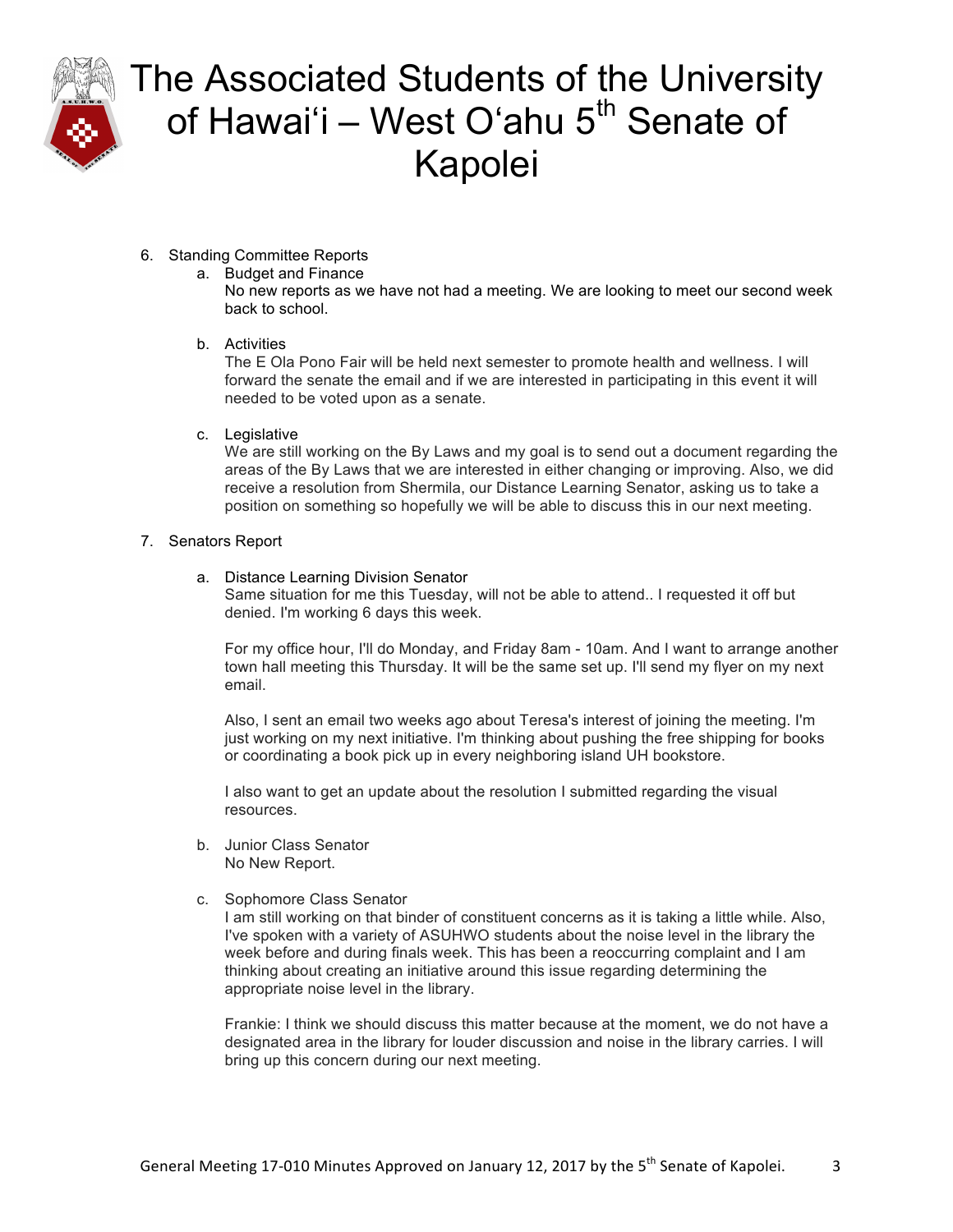

Elizabeth: I feel that another thing to look at is the use of our Student Lounge. It should be used, as a more interactive space for students who are planning to be a little louder than is appropriate for a library.

Christielove: That is a good point. I've also been discussing with the students that there are study rooms that can be reserved. Therefore, I am thinking of looking into putting up laminated cards directing bigger groups to consider reserving a study room, primarily near the first floor couches during the last two weeks of the semester.

Aside from this, I wanted to bring to Lydia, our Education Senator who is absent today, that I spoke with a sophomore named Jenna who is an education major and she was looking at starting a day care on campus and was thinking of taking this to the education division.

Haylie: This will actually fall under Childhood Education, which is actually under the Social Sciences Division; therefore it may be beneficial to bring this to Brian. It may also be beneficial to bring this matter to Dr. Landgraf and Dr. Major, as they were also interested in the idea of a Day Care Center.

- d. Freshman Class Senator No New Report.
- e. Business Administration Division Senator No New Report.
- f. Social Sciences Division Senator

Due to the news regarding the possible banning of smoking on campus, I have started thinking about other initiatives such as picking back up Isaiah's book lending library. Other possible initiatives also included trying Angelo's charging idea, for those who don't know, he wanted to make chargers available to students to rent. Also, students in my philosophy class wanted to know about the new health building that is being constructed. There's talk that Mānoa is involved and opened it for them.

- g. Public Administration Division Senator No New Report.
- h. Education Division Senator No New Report.

### 8. Caucus Ambassador

### Selina Blackwell:

Everyone got the Constitution and By Laws taken care of. It was made to be involved with a group that is doing such a great job in regards to time and energy and together they did very well. I was a little taken back by the process and where everyone was and we went over the budget and it seemed to be a good starting point moving forward where Caucus can do a little bit more than they have in the past with more participation and with more ideas from others and maybe spend a little more time building relationships with others so that they can do a little more. I think being able to look at the possibilities of getting to know more about the different campuses and all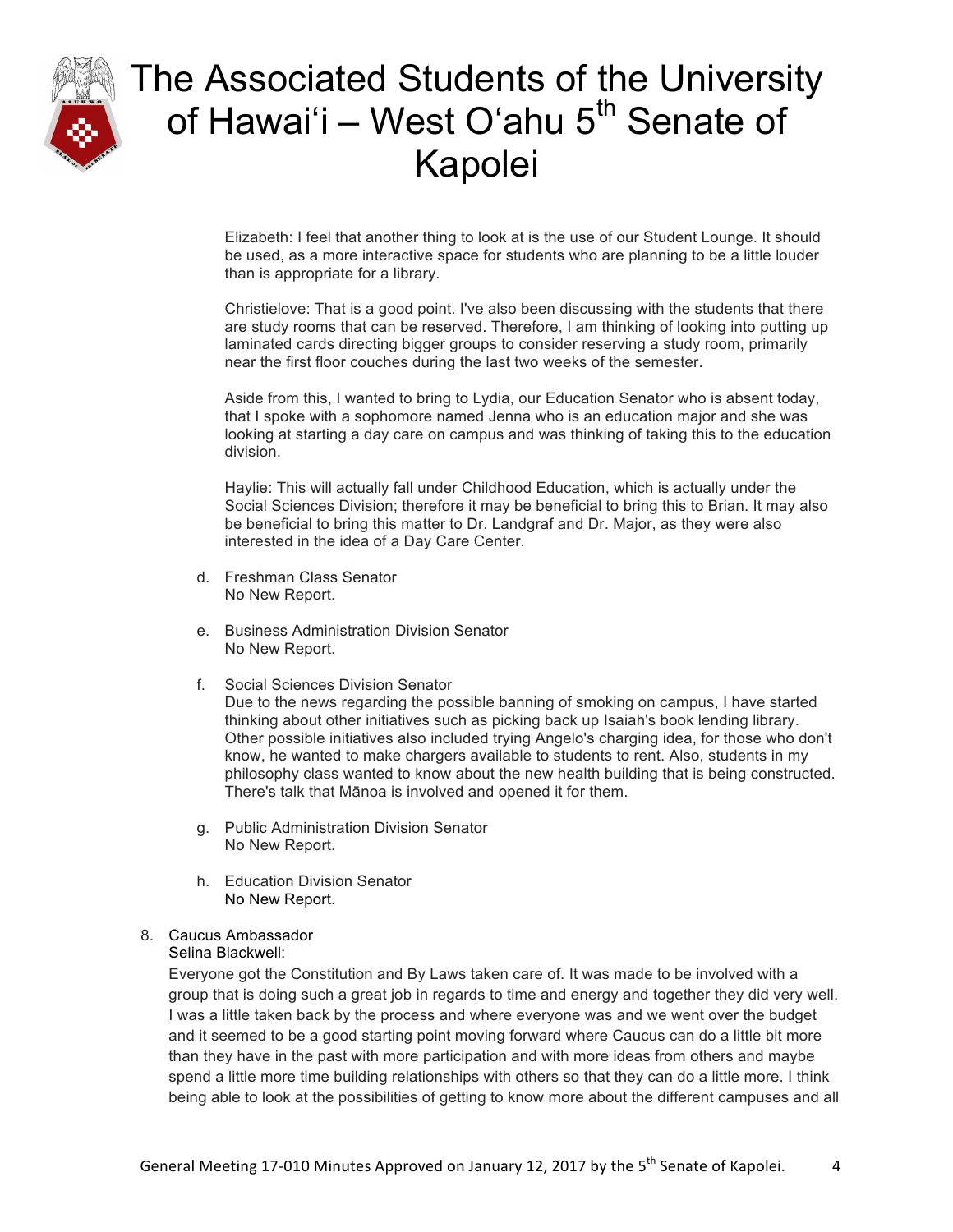

the different programs that are going on will help to open up possibilities but as far as Joy and Isaiah and what they've been doing, they've been doing an amazing job. I am a little bit intimidated by the big shoes that we need to fill and I am hoping that someone who comes on board with me will be able to bring me up to speed, as I am a non-traditional student. But as I mentioned, I feel that the meeting went very well, they accomplished all that they needed to in terms of the Constitution and By Laws. They did some rewording and we also brought on a new secretary.

Joyleanne Santos: I cancelled the reservation for the February meeting as the senate decided to forgo the February meeting.

### 9. Campus Committee Report

a. Communications Committee

No meeting has been convened for the month of December so we should be opening another meeting in January.

#### b. Transportation Committee

We finally got the bus shelter put up after the work of three to four years so thank you to all of the ASUHWO members who had a hand in making this happen. As for the maintenance of the bus shelter, the van drivers have said that they would take care of the cleaning of the shelter. The transportation committee is also working on signage for that current area so that students can utilize the services offered by the bus shelter. There is also discussion regarding buying or renting a new, twelve passenger van.

### c. Technology Committee

The technology committee meeting took place on December  $2^{nd}$  and all members were in attendance and Lokelani Kenolio of the No'eau Center attended our meeting to raise an issue regarding technology monies for the Center. She explained that she had sent in a budget proposal, which she received an email confirmation for saying that it was approved, but when she tried to order supplies for the center, she was told that she did not have any money. Brad then estimated that all of the center's money may have been used towards the data jacks that were installed within the conference room, but no one was able to officially tell Loke why she was out of money as neither Ryan nor Brad had adequate time before the meeting to look into this issue. This discussion ended well and would be further discussed after the meeting.

This brought up the question, what is the procedure to make good on the preapproved budget? Brad said that we'd need to ask Jan for a detailed budget from last fiscal year to make sure that this portion of the budget was accounted for. Brad then shared that the process for budget proposals is that if it is last minute, the individual needs to come to the committee meetings to propose items and only if they know of something to propose before the meeting, they can take items straight to Brad to place on his budget.

It was also confirmed that CCB will be using their funds to purchase solar panels for the outside Café tables to act as charging stations for students.

Lastly, our next meeting will be held on January  $20<sup>th</sup>$ .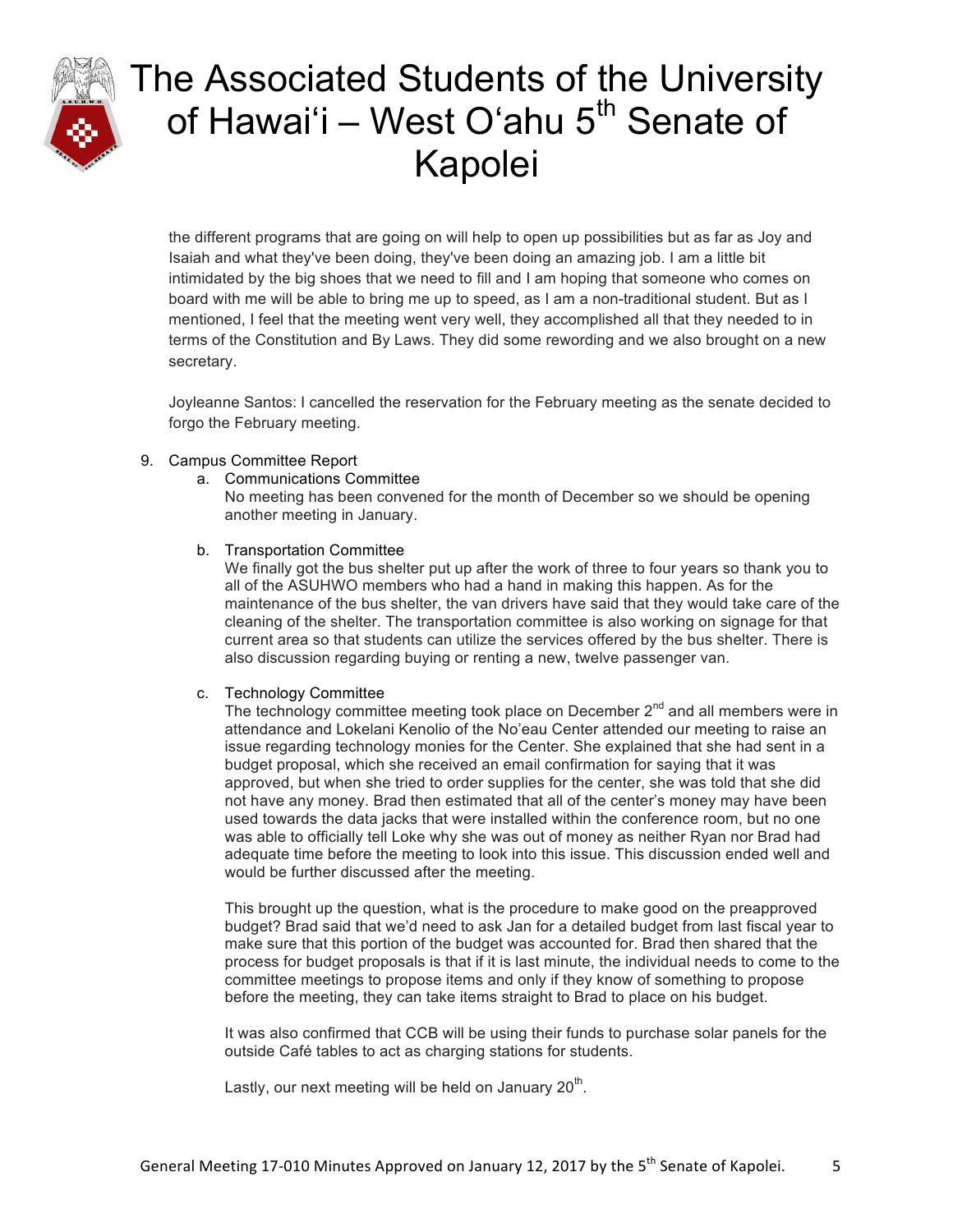

### d. Health Committee

As I'm sure was mentioned in all committee meetings, Ryan announced that they are trying to group together all three committees, Transportation, Technology, and Health, and conducting one mass meeting. I thought that this condensed group could work better than what we have now. We did not have any new updates except for looking at the budget for the 2017-2018 school year.

### e. Strategic Planning Committee

Haylie and I were not able to attend our last meeting but I spoke with Jan afterwards and he explained that they were still following up and investigating ways in which the strategic plan has been met and said that they will be sending out a Doodle Poll in January to determine when the next committee meeting will be held.

Also, we may want to look at new representatives to serve on the strategic planning committee, as Haylie and Lizzy will both be student teaching.

### f. Chancellor's Search Committee

Chancellor Benham will be acting as the Chancellor of UHWO beginning in January and will be having a welcoming ceremony on January 3rd and ASUHWO has been invited. This is the last report that will be given for this committee.

### **Unfinished Business**

- 1. Student Survey Roll Out Committee
	- I met with Bev Baligad, our Title IX Coordinator, and Jan Tamura, the head of OIE, to discuss the Student Survey Roll Out Committee, which is a Title IX focused survey being pushed out by President Lassner as an initiative which is actually being required by the legislature to be done throughout the UH System. Essentially, this survey was made to gage the sexual harassment or assault instances on campus and will help the UH System to determine how to address those issues. There will be a training on January 4th and 5th, which is mandatory if you will be helping on any capacity, which ASUHWO will be involved in. However, if you cannot attend the meeting in person, they will be having a video you can watch that will allow you to be trained. I feel that this is much more convenient and that the senate should designate a day during which we can all get together and watch the training video. This training is mandatory for all those who will be involved as this is a sensitive topic that needs to be handled carefully.
- 2. Pueo Student Awards

Some huge changes were made from the previous year as the CCB structured the event to run for 45 minutes and then to have everyone enjoy company with each other, which was different from last year. Things will change in the spring as we will be getting the academic awards for the divisions and we are looking at increasing the different awards in some of the different areas, for example, in Student Life, to include organizational awards as well as more individual awards. If you folks have any ideas on bettering this award ceremony, please feel free to let us know.

- 3. Island Liaison Committee No New Reports.
- 4. Issue of Professional Liability Insurance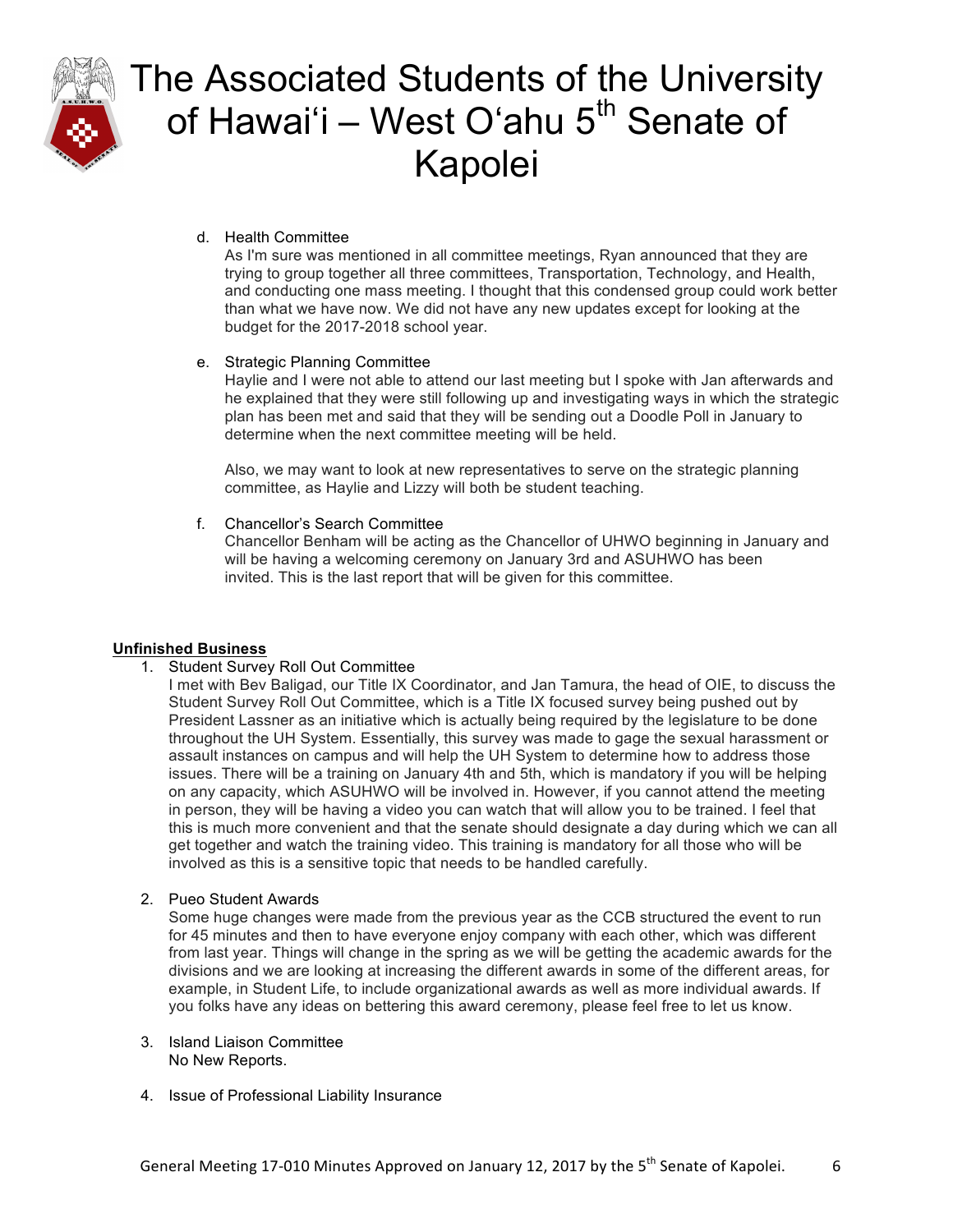

No new reports but will be following up with the appropriate people, including the current Vice Chancellor for UH Hilo, who was previously the Student Caucus Advisor.

### **New Business**

### 1. Coffee Bill

In coordination with Dr. Chun and Student Life Staff, we'd like to have coffee stations out in the courtyard, as this is a place on campus where lots of students congregate. But right now, we are constricted by the electrical outlets. Therefore, what we are proposing is to create coffee stations with coffee dispensers that do not require a plug. We are proposing that we will fund the money for those dispenser and Student Life would be able to use those so that they can create spaces on campus for students outside of the library and the D-Building tunnel. We feel that this will be a great way to have our senators interact with the student body through coffee, conversation, and possibly through giant Jenga and Connect Four. This could also serve as a means to hold constituency meetings and could help to increase attendance of these meetings.

We are asking for \$250 to purchase three portable coffee dispensers.

#### **Motion: To Approve SB17-05 Motion by: Elizabeth Gustafson Seconded by: Selina Blackwell Vote: Unanimous**

**Yeas(s):** [4] Vice President Culp, Treasurer Gustafson, Secretary Gould, and Senators Espinosa, Watson, and Sioson. **Nay(s):** [0] **Abstain(s):** [0]

### **Point of Personal Privilege Request**

### **Resuming of Meeting @ 3:54pm**

2. Senate Tribute for Interim Chancellor Doris Ching

As most of you know, Chancellor Benham will be taking over as the official Chancellor of UH West Oahu, meaning, Interim Chancellor Doris Ching will be leaving the West Oahu campus. ASUHWO thought it would be a good idea to have a Senate Tribute for Chancellor Ching, honoring her for all of her participation with our organization, her support, and the effort she has made to attend all of our events. This tribute will be framed and given to her in addition to a gift from the senate if the senate still chooses to do so.

**Motion: To Approve ST17-01 Motion by: Christielove Espinosa Seconded by: Elizabeth Gustafson Vote: Unanimous**

**Yeas(s):** [4] Vice President Culp, Treasurer Gustafson, Secretary Gould, and Senators Espinosa, Watson, and Sioson. **Nay(s):** [0] **Abstain(s):** [0]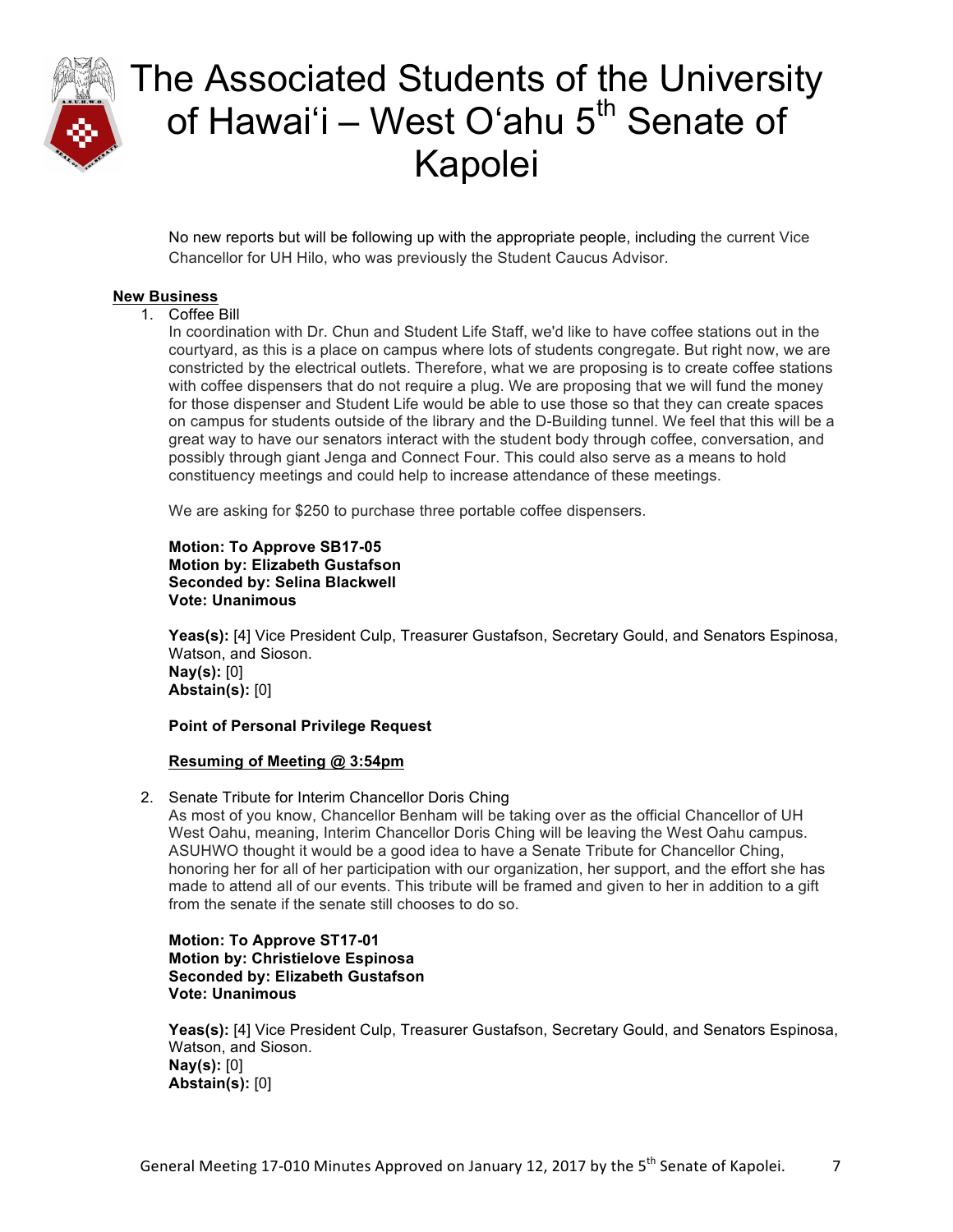

**Motion: To Approve the awarding of the Appreciation Medal to Interim Chancellor Doris Ching Motion by: Haylie Culp Seconded by: Elizabeth Gustafson Vote: Unanimous**

**Yeas(s):** [4] Vice President Culp, Treasurer Gustafson, Secretary Gould, and Senators Espinosa, Watson, and Sioson. **Nay(s):** [0] **Abstain(s):** [0]

- 3. Welcoming Chancellor Benham Information previously given in Chancellor's Search Committee report.
- 4. Fall 2016 Stipends

If anyone would like to see how he or she was reviewed, that is available through Peer Review Sheets (PRS) form, which I will send out to everyone. Everyone qualifies other than Selina. Isaiah Office Hours and Constituency Meetings: 100% Meetings and Attendance: 100% PRS: 92.3% Events: 100% Total: 98.1% **Haylie** Office Hours and Constituency Meetings: 100% Meetings and Attendance: 100% PRS: 98.9% Events: 100% Total: 99.7% Lehua Office Hours and Constituency Meetings: 100% Meetings and Attendance: 100% PRS: 95.38% Events: 83% Total: 94.61% Lizzy Office Hours and Constituency Meetings: 93% Meetings and Attendance: 90% PRS: 97% Events: 83% Total: 90.95% Adryanna Office Hours and Constituency Meetings: 100% Meetings and Attendance: 100% PRS: 92.3% Events: 66% Total: 89.57% **Christielove** Office Hours and Constituency Meetings: 100%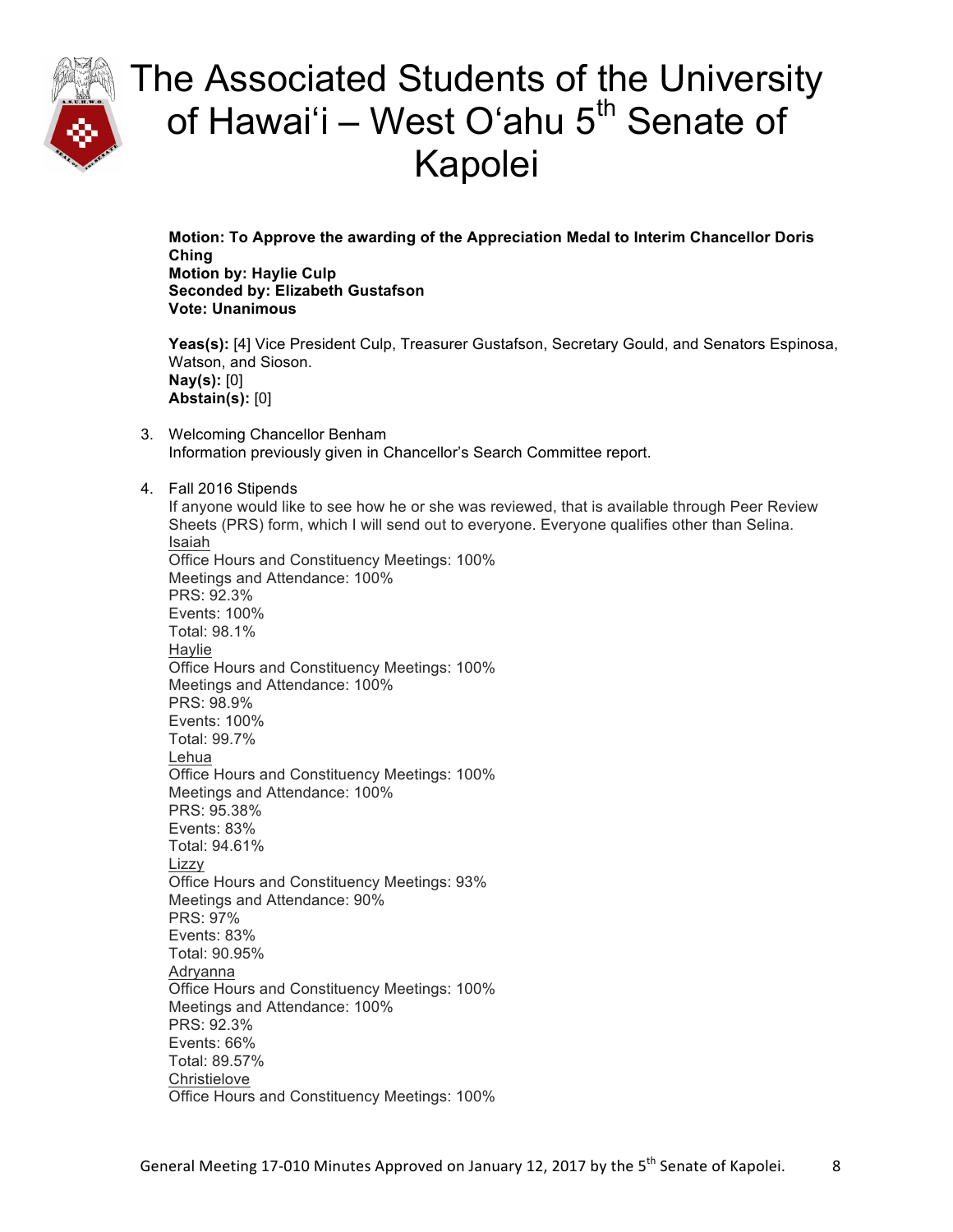

Meetings and Attendance: 100% PRS: 96.92% Events: 100% Total: 99.23% Kyle Office Hours and Constituency Meetings: 90% Meetings and Attendance: 100% PRS: 90.76% Events: 100% Total: 95.19% Isabella Office Hours and Constituency Meetings: 90% Meetings and Attendance: 80% PRS: 81.5% Events: 100% Total: 87.8% Brian Office Hours and Constituency Meetings: 90% Meetings and Attendance: 80% PRS: 83.1% Events: 100% Total: 88.25% Lydia Office Hours and Constituency Meetings: 100% Meetings and Attendance: 70% PRS: 90.76% Events: 83% Total: 85.94% Shermila Office Hours and Constituency Meetings: 96% Meetings and Attendance: 50% PRS: 81.52% Events: 100% Total: 81.8% Gabe Office Hours and Constituency Meetings: 86% Meetings and Attendance: 100% PRS: 67.74% Events: 66% Total: 80.00% **Joyleanne** Office Hours and Constituency Meetings: 100% Meetings and Attendance: 100% PRS: 96.15% Events: 100% Total: 99.4% Selina Office Hours and Constituency Meetings: 0% Meetings and Attendance: 66%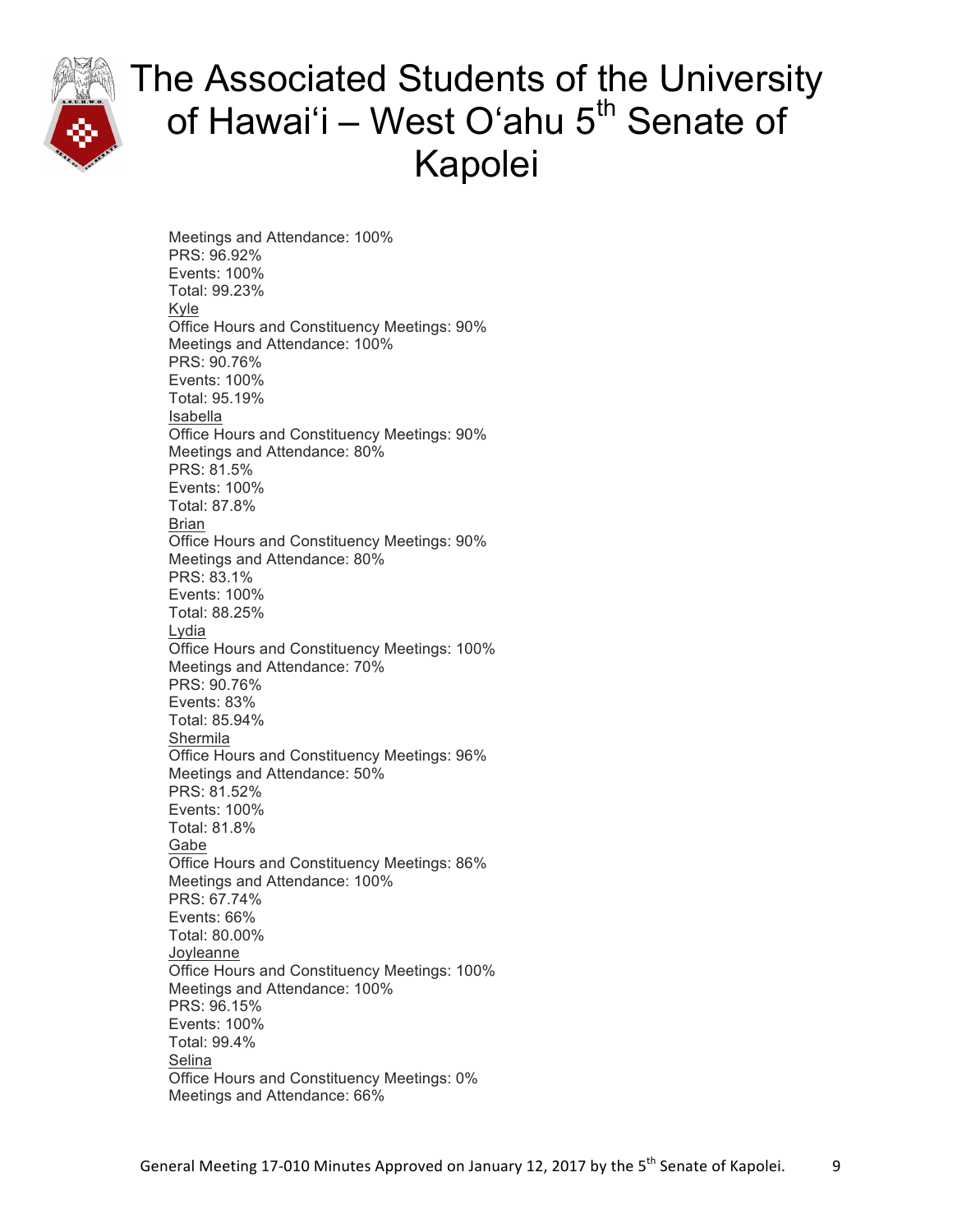

PRS: 69.27% Events: 100% Total: 58.32%

**Motion: To Approve the evaluations of each senate member and the awarding of a stipend to each qualifying senate member for the Fall 2016 Semester. Motion by: Haylie Culp Seconded by: Christielove Espinosa Vote: Unanimous**

**Yeas(s):** [4] Vice President Culp, Treasurer Gustafson, Secretary Gould, and Senators Espinosa, Watson, and Sioson. **Nay(s):** [0] **Abstain(s):** [0]

5. Spring 2017 GM Schedule The time that works best for everyone is Wednesdays or Thursdays from 3:30pm - 5:30pm. The majority has decided that our meetings for next semester will be on Thursday from 3:30pm - 5:30pm on the second and fourth weeks of the month.

**Announcements and Open Forum**

**Meeting Adjournment at 4:11pm Motioned by: Haylie Culp Seconded by: Christielove Espinosa**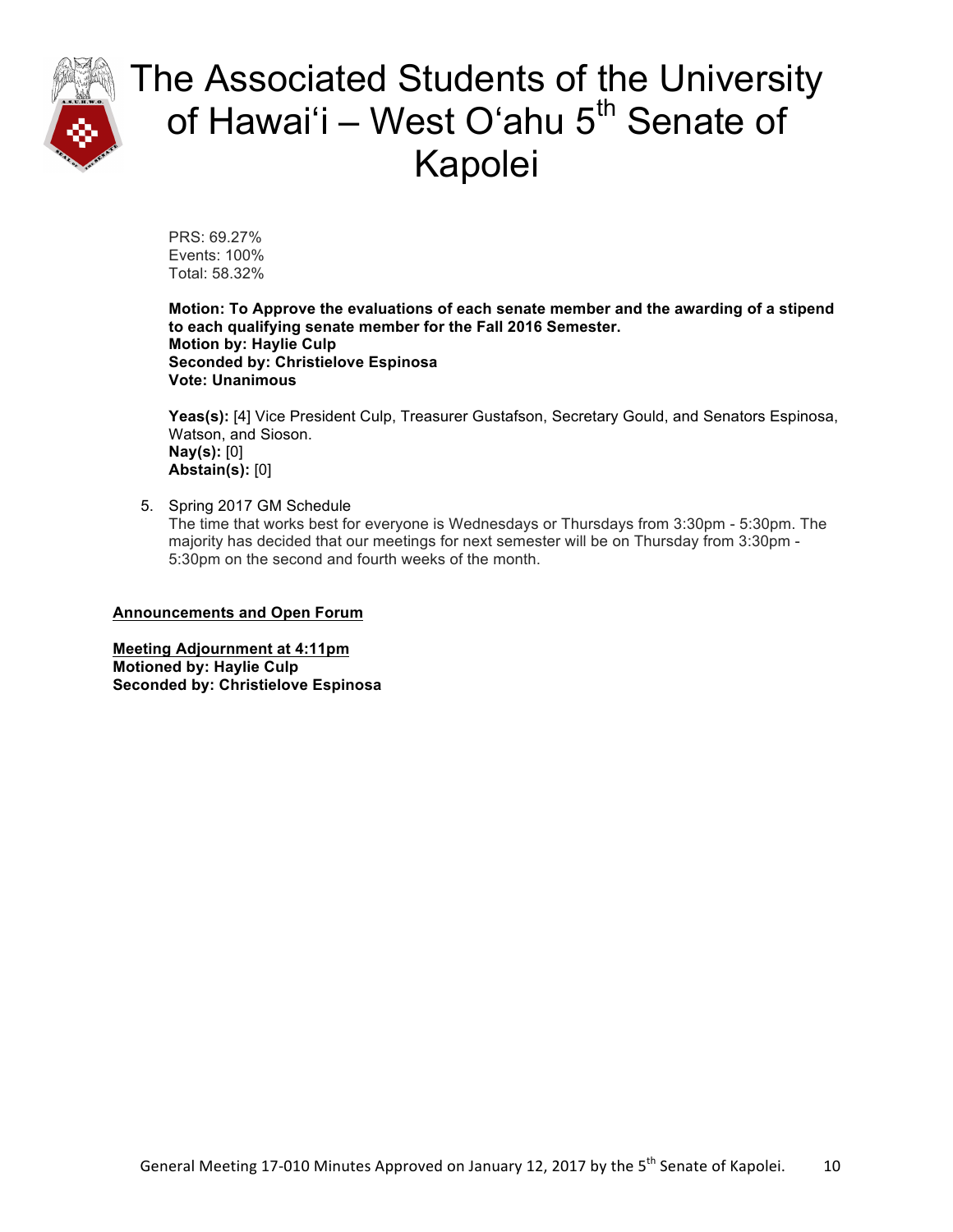

### **Voting Record**

| Voting Record for General Meeting 17-010, Approval<br>of Agenda and Minutes: To Approve Agenda for GM<br>17-010 |     |     |         |                  |  |
|-----------------------------------------------------------------------------------------------------------------|-----|-----|---------|------------------|--|
| Name                                                                                                            | Yea | Nav | Abstain | Vote By<br>Proxy |  |
| Haylie<br>Culp                                                                                                  | x   |     |         | N/A              |  |
| Elizabeth<br>Gustafson                                                                                          | x   |     |         | N/A              |  |
| Lehua<br>Gould                                                                                                  | X   |     |         | Yes              |  |
| Christielove<br>Espinosa                                                                                        | x   |     |         | N/A              |  |
| <b>Brian Watson</b>                                                                                             | X   |     |         | Yes              |  |
| Shermila<br>Sioson                                                                                              | x   |     |         | Yes              |  |

| Voting Record for General Meeting 17-010, Approval<br>of Agenda and Minutes: To Approve Minutes for GM<br>17-009 |     |     |         |                  |
|------------------------------------------------------------------------------------------------------------------|-----|-----|---------|------------------|
| Name                                                                                                             | Yea | Nav | Abstain | Vote By<br>Proxy |
| Haylie<br>Culp                                                                                                   | x   |     |         | N/A              |
| Elizabeth<br>Gustafson                                                                                           | x   |     |         | N/A              |
| Lehua<br>Gould                                                                                                   | x   |     |         | Yes              |
| Christielove<br>Espinosa                                                                                         | x   |     |         | N/A              |
| <b>Brian Watson</b>                                                                                              | X   |     |         | Yes              |
| Shermila<br>Sioson                                                                                               | x   |     |         | Yes              |

| Voting Record for General Meeting 17-009, New<br>Business: To Approve SB17-05 |     |     |         |                  |
|-------------------------------------------------------------------------------|-----|-----|---------|------------------|
| Name                                                                          | Yea | Nav | Abstain | Vote By<br>Proxy |
| Haylie<br>Culp                                                                | x   |     |         | N/A              |
| Elizabeth<br>Gustafson                                                        | x   |     |         | N/A              |
| Lehua<br>Gould                                                                | x   |     |         | Yes              |
| Christielove<br>Espinosa                                                      | x   |     |         | N/A              |
| <b>Brian Watson</b>                                                           | x   |     |         | Yes              |
| Shermila<br>Sioson                                                            | x   |     |         | Yes              |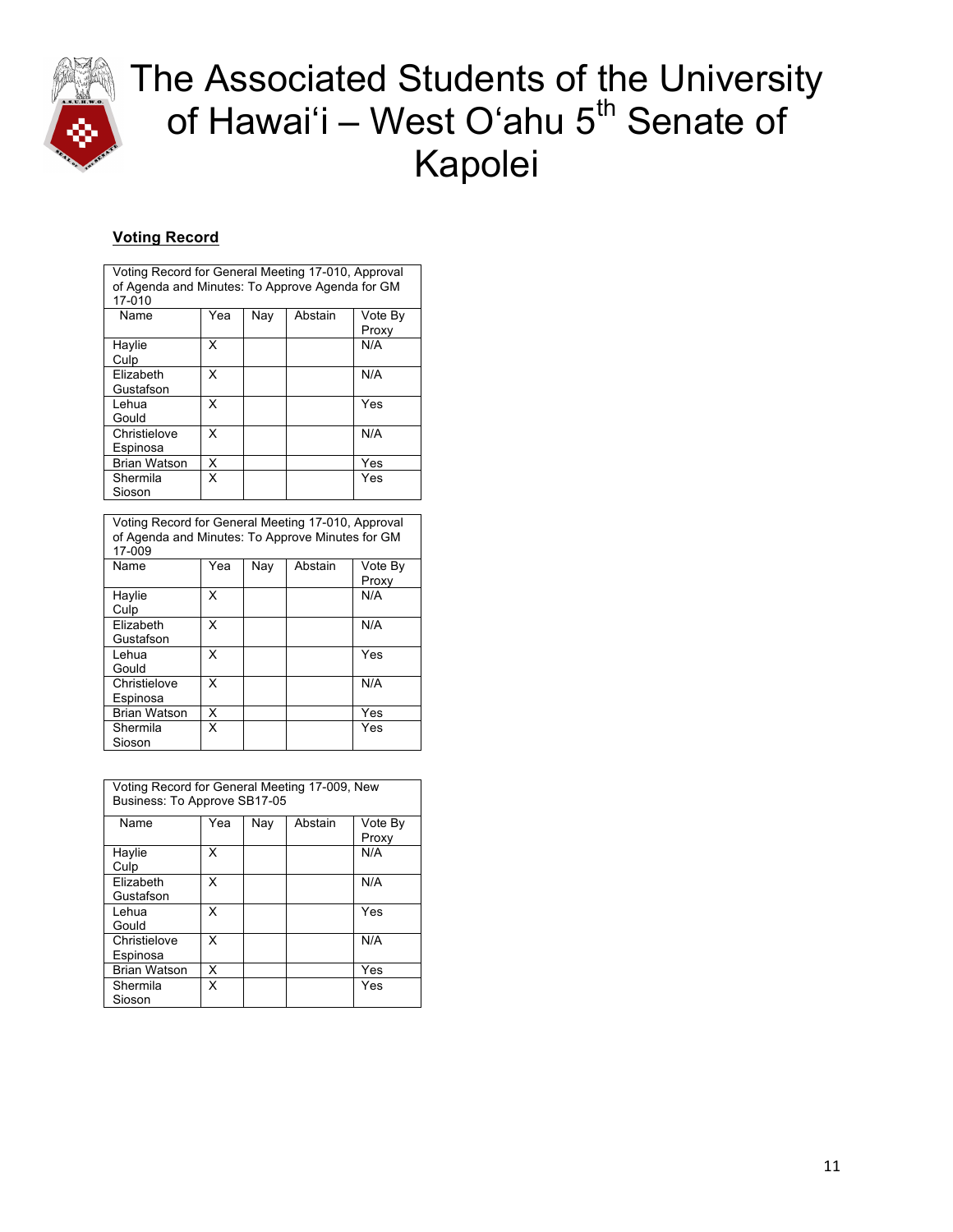

| Voting Record for General Meeting 17-009, New<br>Business: To Approve ST17-01 |     |     |         |                  |
|-------------------------------------------------------------------------------|-----|-----|---------|------------------|
| Name                                                                          | Yea | Nay | Abstain | Vote By<br>Proxy |
| Haylie<br>Culp                                                                | x   |     |         | N/A              |
| Elizabeth<br>Gustafson                                                        | x   |     |         | N/A              |
| Lehua<br>Gould                                                                | x   |     |         | Yes              |
| Christielove<br>Espinosa                                                      | x   |     |         | N/A              |
| <b>Brian Watson</b>                                                           | x   |     |         | Yes              |
| Shermila<br>Sioson                                                            | x   |     |         | Yes              |
|                                                                               |     |     |         |                  |

| Voting Record for General Meeting 17-009, New<br>Business: To Approve the awarding of the<br>Appreciation Medal to Interim Chancellor Doris Ching |                                  |  |  |              |  |  |
|---------------------------------------------------------------------------------------------------------------------------------------------------|----------------------------------|--|--|--------------|--|--|
| Name                                                                                                                                              | Vote By<br>Yea<br>Nav<br>Abstain |  |  |              |  |  |
| Haylie<br>Culp                                                                                                                                    | x                                |  |  | Proxy<br>N/A |  |  |
| Elizabeth<br>Gustafson                                                                                                                            | x                                |  |  | N/A          |  |  |
| Lehua<br>Gould                                                                                                                                    | x                                |  |  | Yes          |  |  |
| Christielove<br>Espinosa                                                                                                                          | x                                |  |  | N/A          |  |  |
| <b>Brian Watson</b>                                                                                                                               | x                                |  |  | Yes          |  |  |
| Shermila<br>Sioson                                                                                                                                | x                                |  |  | Yes          |  |  |

| Voting Record for General Meeting 17-009, New<br>Business: To Approve the evaluations of each senate<br>member and the awarding of a stipend to each<br>qualifying senate member for the Fall 2016 Semester. |     |     |         |                  |
|--------------------------------------------------------------------------------------------------------------------------------------------------------------------------------------------------------------|-----|-----|---------|------------------|
| <b>Name</b>                                                                                                                                                                                                  | Yea | Nay | Abstain | Vote By<br>Proxy |
| Haylie<br>Culp                                                                                                                                                                                               | x   |     |         | N/A              |
| Elizabeth<br>Gustafson                                                                                                                                                                                       | x   |     |         | N/A              |
| Lehua<br>Gould                                                                                                                                                                                               | x   |     |         | Yes              |
| Christielove<br>Espinosa                                                                                                                                                                                     | x   |     |         | N/A              |
| <b>Brian Watson</b>                                                                                                                                                                                          | X   |     |         | Yes              |
| Shermila<br>Sioson                                                                                                                                                                                           | x   |     |         | Yes              |